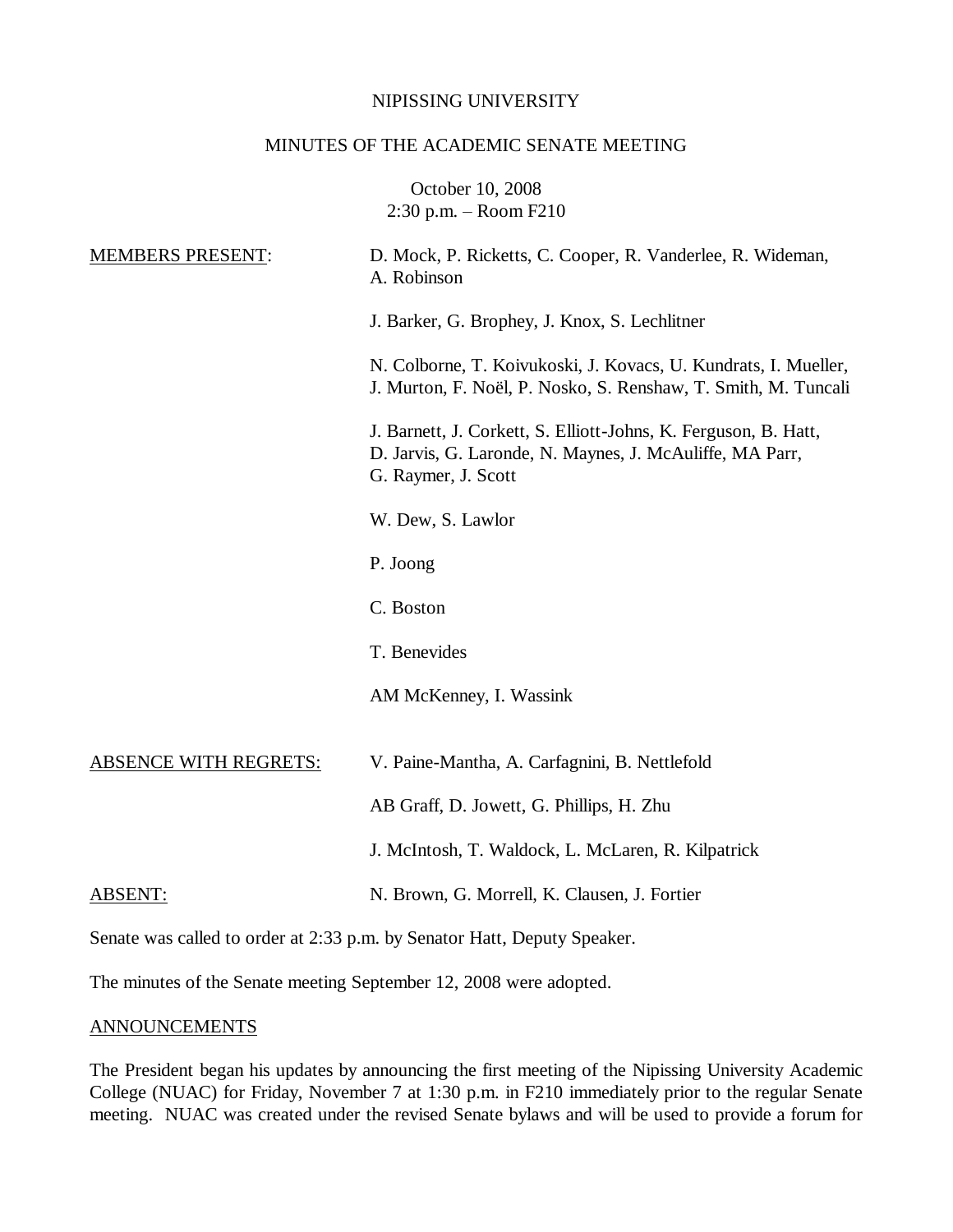Minutes of the Academic Senate Meeting October 10, 2008 Page 2

discussion of University-wide issues. The President indicated that the broad University community involved in the delivery of academic programs and service are encourage to attend. The first meeting will be an open agenda.

The President was pleased to report that the recent Ontario University Fair in Toronto was a successful event with over 108,000 people going through the turnstiles. Sixty-two individuals from Nipissing staffed our booth and the President thanked those people who put in that extra effort. He added that he received favourable comment from parents who had the opportunity to talk directly to faculty.

The President reported that enrolment is up more than 6% compared to the November 1 figures from last year. This figure includes students enrolled in Additional Qualification (AQ) courses.

The annual Board of Governor's dinner was held on September 16 and the President noted that Bob Bergquist was honoured for his 30 years of service while Roman Brozowski and Denis Lawrence were each honoured for 35 years. On October 17, there will be a service awards ceremony in A246 honouring staff who have completed five and ten years service.

The President reported that the Board of Governor's retreat will be held on October 25 and 26 in Bracebridge. Topics for this retreat will include funding and accountability measures and systems design. Further discussions around visioning and where the University would like to be in 10 years will act as the precursor to a round of future meetings for the development of a new strategic plan. October 25 is also the official opening of the new Muskoka campus building.

The President summed up his comments by noting that COU will be interesting because of the current economic decline and nominations for honorary degrees are still being received.

The Vice President Academic and Research was pleased to confirm that Industry Canada has officially announced that Dr. Dean Bavington is a Canada Research Chair.

The Joint Committee on the Administration of the Agreement (JCAA) recently met and Senator Ricketts indicated that the tenure and promotions standard document with the revisions was approved. The committee agreed that the document would not be sent to external reviewers. It was noted that a training session for members on review committees would be organized to allow for exposure to the processes of reviewing applications, etc.

The Vice-President was pleased to announce that the second undergraduate research conference will be held on March 27 and 28, 2009. The 2008 conference was a great success and Senator Ricketts requested that this conference be promoted in all classes.

There has been an initial meeting of the search committee for a Dean of Education. An advertisement will be going to press in the next couple of weeks, and the Vice-President noted that the committee will be engaging the Faculty of Education into developing the profile.

The Dean of Applied and Profession Studies extended his congratulations to Senator Trevor Smith and Dr. Greg Brown for the hosting a very successful international conference on the design and implementation of new instruments in Forensic Psychiatry. Also new tools in corrections and front-line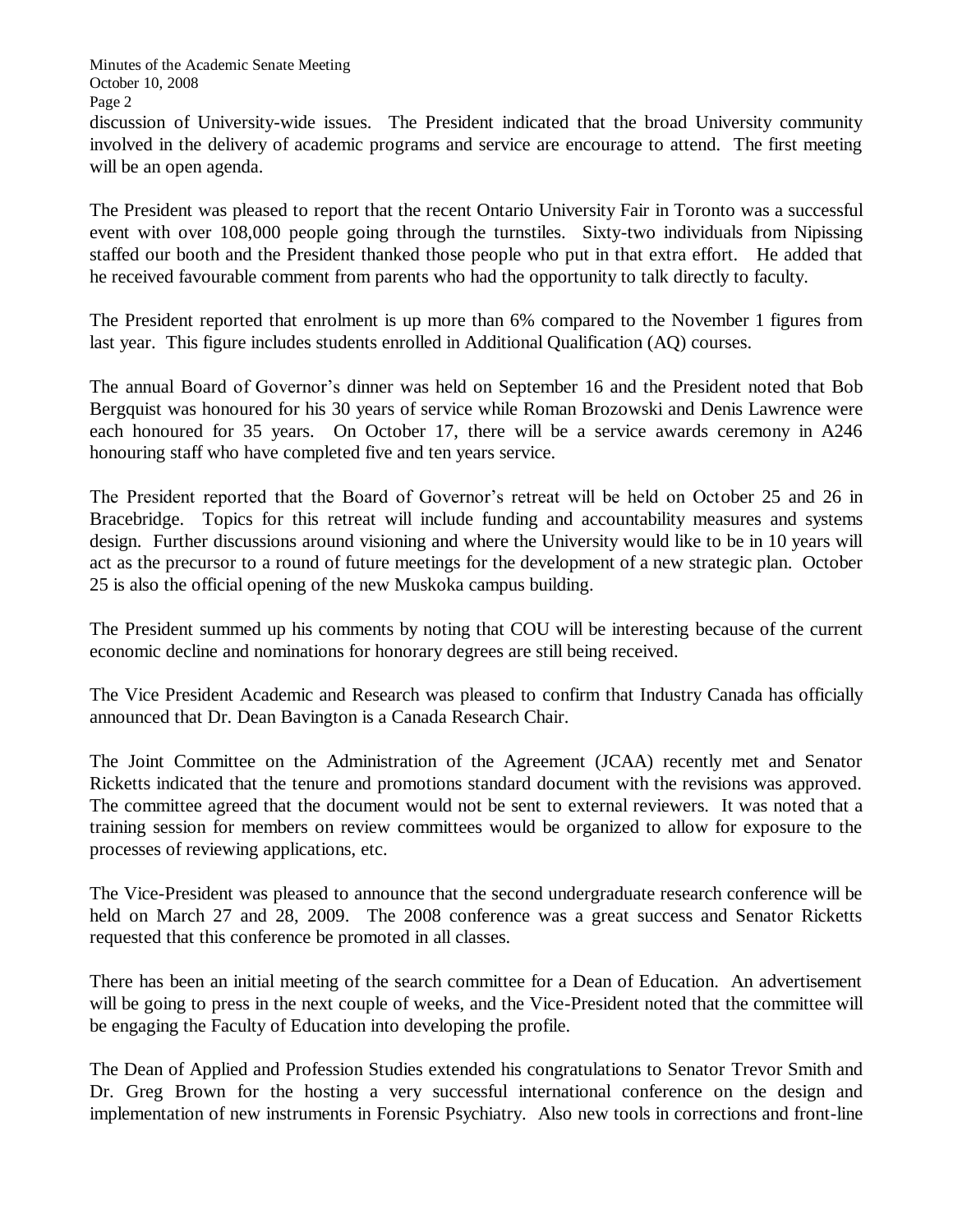screening for mental health with police was also discussed. Dr. Vanderlee noted that the conference was sponsored/funded by a number of organizations including CIHR, interRAI, Nipissing (IASR) and the Ontario Mental Health Foundation.

The Dean of Arts and Science was pleased to announce that Senator Dew will be part of TV Ontario's best lectures series. Taping will commence next Thursday. He also reported that Senator Zhu has received an Innovation and Commercialization award. On November 4, the Dean noted that there will be an all day workshop called Alternative Futures for Canada's Forests and Forest Sector held at the Monastery. This workshop is jointly sponsored by CIF-IFC, the Canadian Ecology Centre and Nipissing University.

Senator McAuliffe also added that there was a successful workshop with a medical college from Georgia regarding the implications of stroke and driving. He added that colleagues from the School of Nursing were also involved.

Senator Wassink from NUSU announced that nominations for NUSU delegate elections and student Senators will be received the week of October 20 with polling to be held on November 3 and 4. The Canadian Organization of Campus Activities (COCA) will be holding their regional conference in North Bay on November 8 and 9 and Senator Wassink noted that about 100 delegates are expected. He also commented on the success of the "Flip-a-Cup Program" campaign. Funding was provided by Aramark, the Nipissing University Student Union, the Sustainability Task Force and the Nipissing History department. Four hundred mugs could have a minimum 15 per cent reduction in the amount of waste produced each week if the cups are used once per day.

## REPORTS OF STANDING COMMITTEES

## Senate Executive Committee

MOTION 1: Moved by D. Mock, seconded by S. Lawlor that the Report of the Senate Executive Committee dated October 2, 2008 be received. CARRIED

## Academic Planning Committee

- MOTION 2: Moved by P. Ricketts, seconded by J. Knox that the Report of the Academic Planning Committee dated September 23, 2008 be received. CARRIED
- MOTION 3: Moved by P. Ricketts, seconded by J. Barnett that Senate approve that the School of Physical and Health Education be established within the Faculty of Education in accordance with attached document. CARRIED